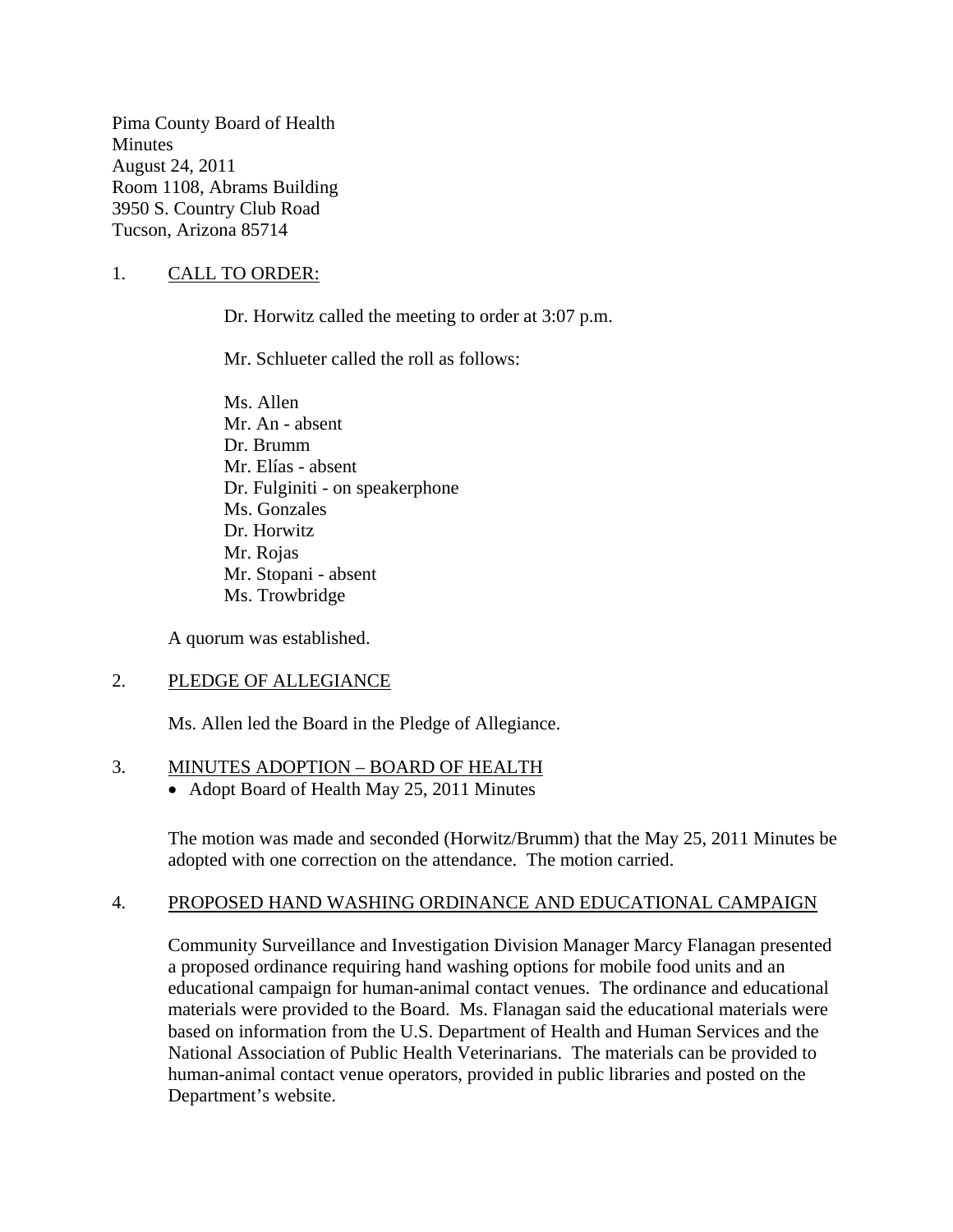The Board made a point of acknowledging Dr. Brumm for his persistent efforts to promote hand washing. Dr. Brumm then pointed out that credit also goes to others who served with him on the Hand Washing Committee. Dr. Brumm, as Chair of the Hand Washing Committee, said he supported the ordinance as written and plans to be present when the Board of Supervisors considers the ordinance. Department staff will need to notify Dr. Brumm of when the ordinance is scheduled on the Board of Supervisors agenda.

The motion was made and seconded (Brumm/Rojas) that the Board endorse the proposed ordinance as presented for submission to the Board of Supervisors for enactment. The motion carried unanimously.

## 5. PIMA ANIMAL CARE CENTER PROPOSED NOISE ORDINANCE CHANGE

Pima Animal Care Center Manager Kim Janes presented a proposed revised ordinance to clarify the language as to how a citation is issued, and said the change was at the request of the County Attorney's office. Dr. Brumm, as a member of the Pima Animal Care Center Advisory Committee, said the Advisory Committee approved of the ordinance at their last meeting.

The motion was made and seconded (Allen/Rojas) that the Board endorse the proposed ordinance as presented for submission to the Board of Supervisors for enactment. The motion carried unanimously.

# 6. COMMUNITIES PUTTING PREVENTION TO WORK UPDATE

Dr. Donald Gates, Communities Putting Prevention to Work (CPPW) Program Manager, made a PowerPoint presentation highlighting CPPW accomplishments and progress to date. Grant expenditures are divided into 69 percent for programs and implementation, 14 percent for media and communications, 13 percent for grant monitoring and integration and four percent for evaluation. A local media campaign from CPPW will launch on August 25, 2011. In the coming weeks, CPPW will be providing schools with 150-160 produce bars to present fruit and vegetables for children to self select. As of June 2011, CPPW gardening efforts have resulted in production of 12,000 pounds of locally grown produce. CPPW staff is working with the Department of Transportation to include National Complete Streets standards into planning and operations. Local CPPW efforts have enhanced 75 businesses employing over 70,000 workers through policy and environmental changes. CPPW spent \$5.5 million last fiscal year, and projects to spend approximately \$2.5 million for media, \$2 million for community projects, \$1.5 million for school initiatives and \$4 million for operating expenses during this fiscal year.

# 7. BACK-TO-SCHOOL IMMUNIZATION CLINICS BRIEFING

Community Health Services Division Manager Kathleen Malkin updated the Board that on the back-to-school immunization campaign. The immunization clinics were held at the regular Department offices which strategically expanded their hours and clinics based on the various school districts' back-to-school dates which were somewhat staggered.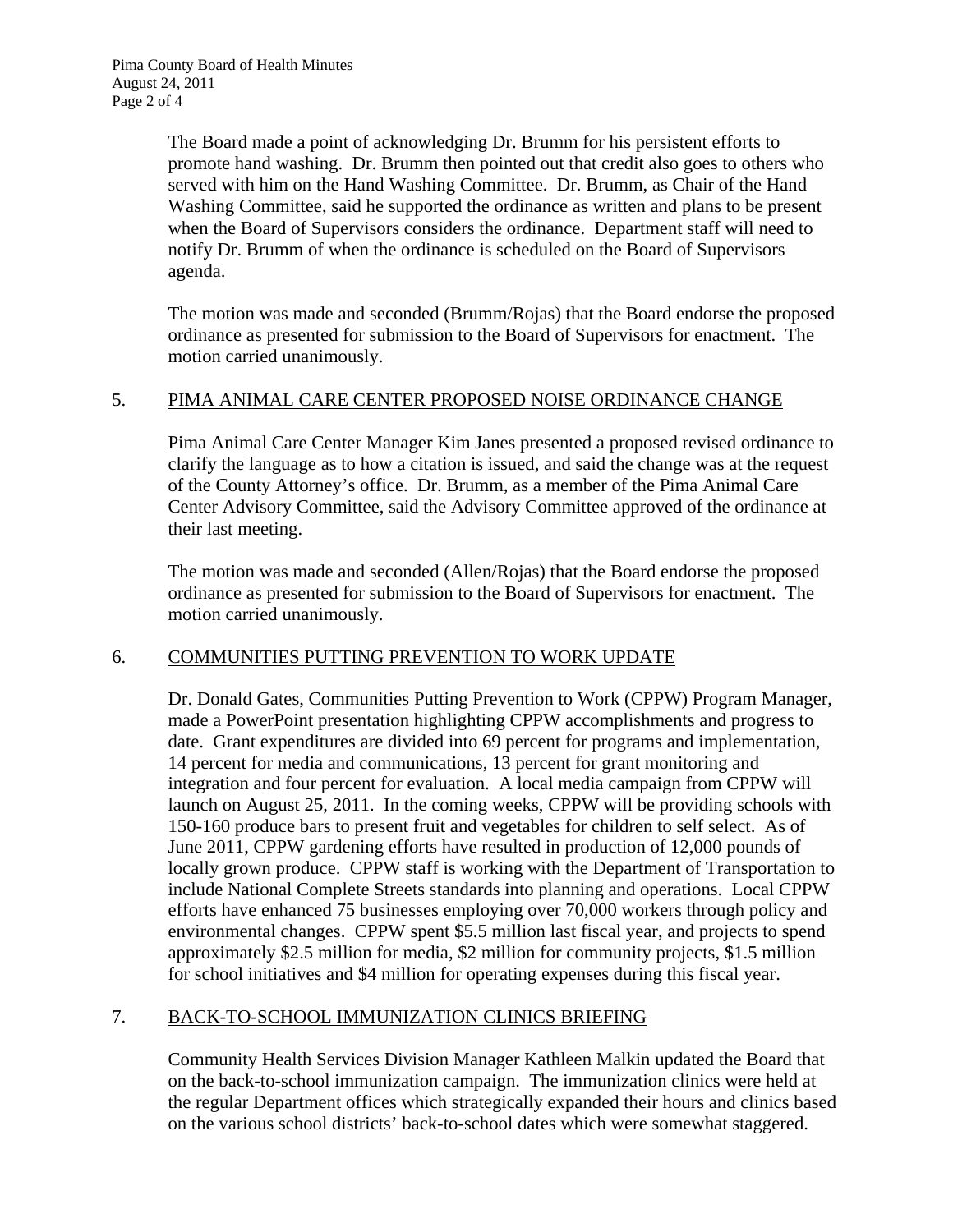Preliminary numbers indicate just over 3,100 immunized, which is approximately 1,100 more than last year. Advertising was done through social media instead of through the newspaper. In response to questions Ms. Malkin said there is an administration fee for immunizations, but the fee is waived if there is an inability to pay.

### 8. ESTABLISH NOMINATING COMMITTEE

The nominating committee will be Dr. Horwitz, as the chair, Dr. Brumm and Mr. Rojas and they will meet at 2:50 prior to the next regular meeting on September 28, 2011.

### 9. BUDGET COMMITTEE

The Board deferred making a decision on establishing the Committee.

## 10 COMMUNITY HEALTH ADVOCACY COMMITTEE REPORT

Dr. Horwitz informed the Board that he and Dr. Brumm met with County Administrator Huckelberry, Deputy County Administrator Jan Lesher, and Director Sherry Daniels to talk about the role of the Committee. The meeting went well, and the Mr. Huckelberry suggested Martin Willett, Chief Deputy County Administrator, attend the next meeting to talk about the County's legislative agenda and process.

Dr. Horwitz solicited community health advocacy ideas from Board members as well as from Health Department Director Daniels. He also said a legislative update will be a standing item on the Board's Agenda; the Board will devote one meeting a year to health statistics; and that he will try to attend some local health directors meetings and report back to the Board on what he learned. The Committee will be identifying community health needs and then prioritize theses items. In response to a question, Dr. Horwitz replied that the purpose of the Community Health Advocacy Committee is to identify the health needs of the citizens of Pima County and advocate for change.

## 11. HEALTH DEPARTMENT MOVING TO THE ABRAMS BUILDING SECOND FLOOR

Records and Administrative Services Division Manager Brad McKinney said the Health Department, with the exception of Vital Records and the Woman Infant and Children (WIC) nutrition program, will be moving to the second floor of the Abrams building in November and December. The move will be staggered over four weeks. Once the Department has been relocated, the first floor will be remodeled into clinics for use by University Physicians Healthcare.

# 12. CALL TO AUDIENCE

There were no speakers from the audience.